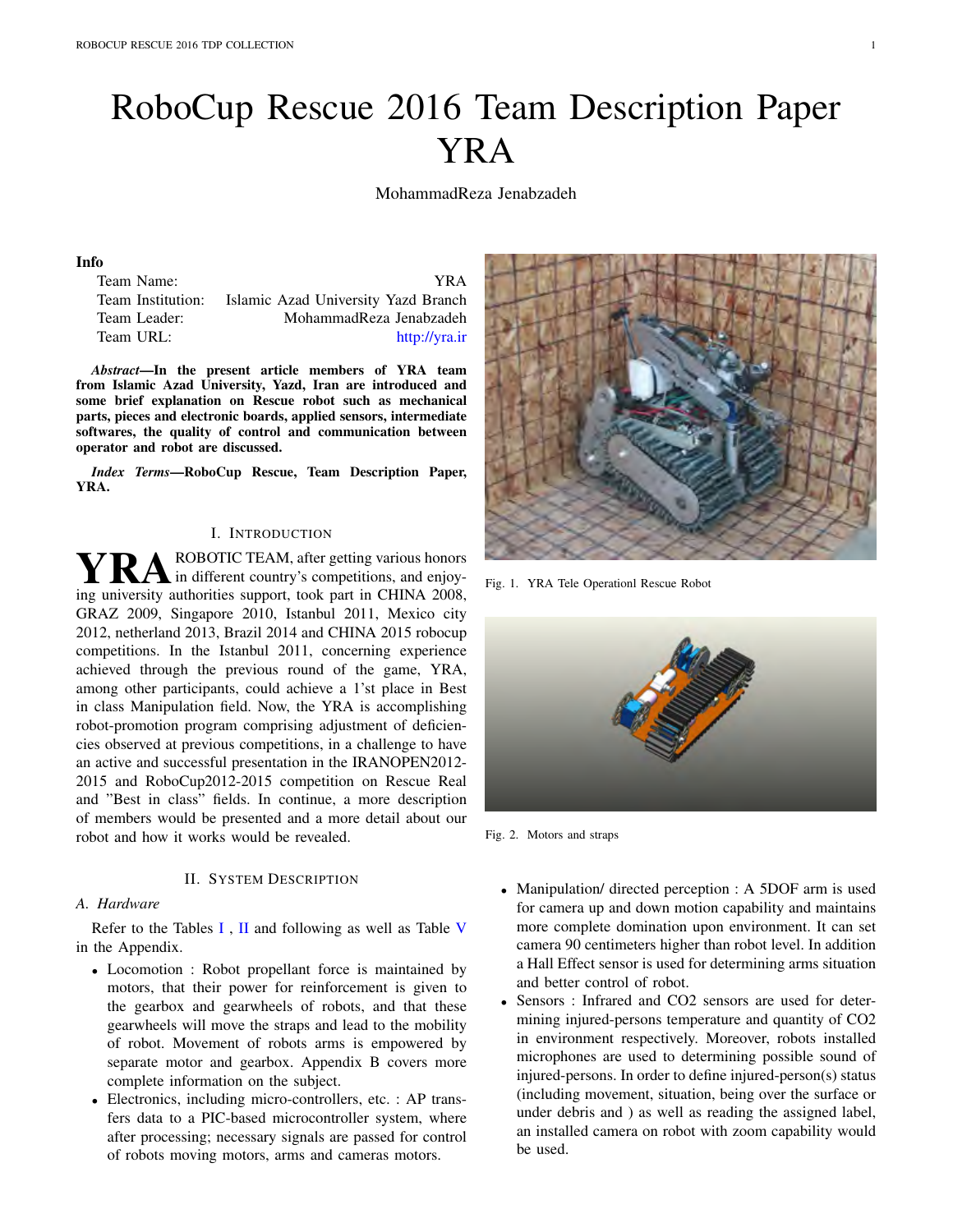

Fig. 3. 5DOF arm



Fig. 4. Microcontroller Board

## *B. Software*

Refer to Table VI in the Appendix.

- *•* mapping : A laser scanner is used for production of map, capable of determining walls and other materials on the ground and therefore is able to draw the way map correctly in such a manner that the place of injured persons would be defined by operator. Application of an accelerometer to assess amount of repositioning, and level difference in the environment would cause better and exact recognition of way-map and injured position. At the end of composition, all exploited signs of injuredpersons and way-map would be printed.
- *•* navigation and localization : Following sensors are being



Fig. 5. Vivtim Detecting Sensors

used in our application, compass sensor for drawing of map (HMC1052), accelerometer sensor ADXL330 and ADXL212 for estimating amount of repositioning, ultrasonic sensor for determining robot distance from walls and injured-persons, and finally laser scanner sensor for specifying way-map.

## *C. Communication*

To achieve a robot-operator controllable communicative environment, and get pictures, maps, and control signs in an accepted manner, we use competition-site-approved standards. The employed AP is a product of Mikrotik co, capable of using all wireless LAN channels of A, B, and G; therefore upon the day of competition its frequency and channel would be set according to the guideline of holding committee (Appendix A shows AP technical information). Moreover, a remote control key with frequency of 45KHZ and a 16 digit code is being used to ensure the correctness of data. Remote control key is tested in a real environment and is sufficiently persistent and reliable.

#### *D. Human-Robot Interface*

Robot is controlled by a joystick connected to operators computer. Next, controlled data are sent in a form of data package to AP sensor by using intermediated designed software. AP transfers data to a PIC-based microcontroller system, where after processing; necessary signals are passed for control of robots moving motors, arms and cameras motors. Robots various activities are controlled by operator which include: back and forth and turning motion, arm movement, and cameras rotation. Recognition of injured persons, vital signs investigation like temperature, CO2, injured movement and his/her voice, label reading by sending sensors data, and pictures of installed cameras on robot through AP are sent to two operator controlled laptops therein we may produce related lists easily.

## *E. Set-up and Break-Down*

Our robot is started by an operator, through a remote control device, and is ready to operate after passing 4 minutes (it is needed for AP to initiate a safe communication with computer). The weight of robot is relatively high (about 30 KG) therefore it is difficult to be repositioned by only a single operator. However, we hope, reducing the weight within the due time before starting-time of the competition, by applying some modification in such a manner it can be handled by an individual person. With respect to intermediatory circuits and other parts and instruments used in the device, it is less likely to face a difficulty or fault during the contests; however, in case of any problem there are ready- spare parts to be replaced quickly.

## *F. Experiments*

For better utilization of robot and acquiring enough skills, a site similar to the competition ground according to current standards, should be built and the operator should also enjoy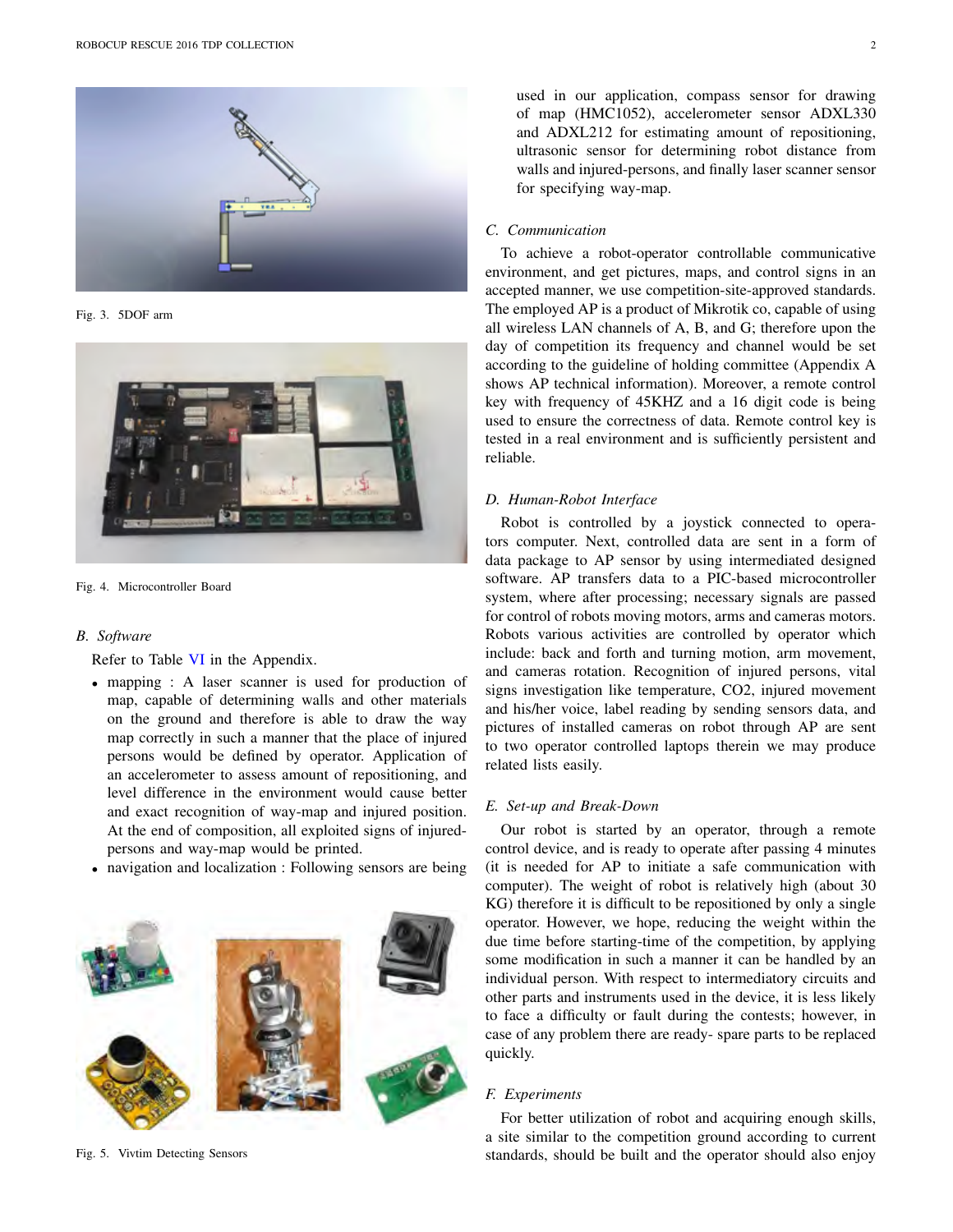

Fig. 6. Autonomous and Tele operation Robots

enough practice to guide robot in appropriate environment and encounter related problems as well. By doing so and continuing our exercises, YRA team tries its best to prepare itself for the competition. Beside, it experienced two participation practices in IRANOPEN competitions and maintained a very good advantage up to now.

## *G. Application in the Field*

With respect to accomplished exercises in the experimental filed, our robot possess a high maneuver power in passing various obstacles and cameras and some sensors that should be installed over robot would only be damaged upon falling over a high position (like stairs) or collapse of debris on it in a real environment. Therefore, if it might be protected against theses dangerous situations, a better practical application would be revealed in a real environment.

# APPENDIX A TEAM MEMBERS AND THEIR CONTRIBUTIONS

- *•* MohammadReza Jenabzadeh Team Leader,Advisor, **Software**
- *•* Seyed Ali Mohammad Mansouri-Tezenji Electronic
- 
- Arsham Belivani-Ardakani
- 
- 
- 
- MohammadMehdi Bagheri-Fahraji **Electronic**<br>• Reza Ebrahimi-Ghale-Ghazi **Mechanical**
- Reza Ebrahimi-Ghale-Ghazi

APPENDIX B CAD DRAWINGS APPENDIX C LISTS

- *A. Systems List*
- *B. Hardware Components List*
- *C. Software List*

• Hadi Sadeghpour **1988** Mechanical **• Arsham Belivani-Ardakani 1988** Software • Milad Mohammadi **1986**<br>• Jamal Beheshti-Firoozabadi **Mechanical** *•* Jamal Beheshti-Firoozabadi Mechanical *•* Mohammad Hossin Karimi Electronic

TABLE I MANIPULATION SYSTEM

| Attribute                                    | Value                                  |
|----------------------------------------------|----------------------------------------|
| Name                                         | Omid                                   |
| Locomotion                                   | tracked                                |
| System Weight                                | 85kg                                   |
| Weight including transportation case         | 100kg                                  |
| Transportation size                          | $0.6 \times 0.6 \times 0.5$ m          |
| Typical operation size                       | $0.55 \times 0.8 \times 0.5 \text{ m}$ |
| Unpack and assembly time                     | $250$ min                              |
| Startup time (off to full operation)         | $10 \text{ min}$                       |
| Power consumption (idle/ typical/ max)       | 100 / 300 / 1000 W                     |
| Battery endurance (idle/ normal/ heavy load) | 60 / 40 / 35 min                       |
| Maximum speed (flat/ outdoor/ rubble pile)   | $1/0.5/-$ m/s                          |
| Payload (typical, maximum)                   | 15/30 kg                               |
| Arm: maximum operation height                | 150 cm                                 |
| Arm: payload at full extend                  | 3kg                                    |
| Support: set of bat. chargers total weight   | 4.5kg                                  |
| Support: set of bat. chargers power          | 1,200W (110-240V AC)                   |
| Support: Charge time batteries (80%/ 100%)   | 70 / 100 min                           |
| Support: Additional set of batteries weight  | 8kg                                    |
| Cost                                         | 13000 USD                              |

TABLE II AUTONOMOUS SYSTEM

| Attribute                                    | Value                         |
|----------------------------------------------|-------------------------------|
| Name                                         | Arezo                         |
| Locomotion                                   | tracked                       |
| System Weight                                | 31kg                          |
| Weight including transportation case         | 40kg                          |
| Transportation size                          | $0.6 \times 0.6 \times 0.5$ m |
| Typical operation size.                      | $0.5 \times 0.5 \times 0.5$ m |
| Unpack and assembly time                     | $150 \text{ min}$             |
| Startup time (off to full operation)         | 5 min                         |
| Power consumption (idle/ typical/ max)       | 100 / 200 / 800 W             |
| Battery endurance (idle/ normal/ heavy load) | 80 / 50 / 40 min              |
| Maximum speed (flat/ outdoor/ rubble pile)   | $.3 / 0.2 / - m/s$            |
| Payload (typical, maximum)                   | $10/15$ kg                    |
| Support: set of bat. chargers power          | 1,200W (110-240V AC)          |
| Support: Charge time batteries (80%/100%)    | 70 / 100 min                  |
| Support: Additional set of batteries weight  | 8kg                           |
| Cost                                         | 10000 USD                     |

TABLE III AERIAL VEHICLE

| Attribute                                    | Value                                 |
|----------------------------------------------|---------------------------------------|
| Name                                         | Reyhan                                |
| Locomotion                                   | quadcopter                            |
| System Weight                                | 3kg                                   |
| Weight including transportation case         | 6kg                                   |
| Transportation size                          | $0.6 \times 0.6 \times 0.5$ m         |
| Typical operation size                       | $0.5 \times 0.5 \times 0.2 \text{ m}$ |
| Unpack and assembly time                     | $30 \text{ min}$                      |
| Startup time (off to full operation)         | $2 \text{ min}$                       |
| Power consumption (idle/ typical/ max)       | 200 / 250 / 400 W                     |
| Battery endurance (idle/ normal/ heavy load) | 30 / 15 / 10 min                      |
| Maximum speed                                | $6 \frac{\text{m}}{\text{s}}$         |
| Payload                                      | $0.25$ kg                             |
| Cost                                         | 2000 USD                              |